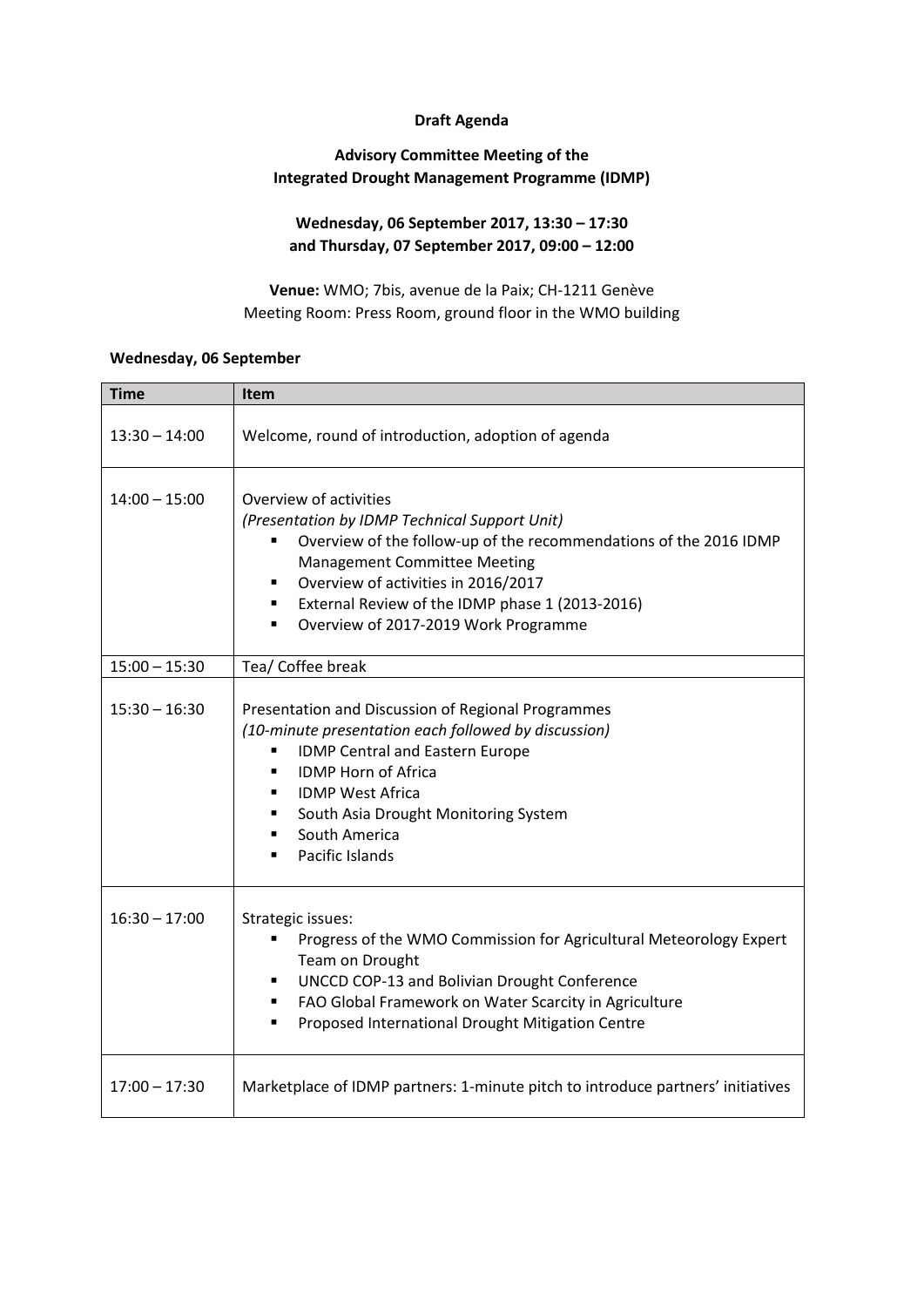# **Thursday, 07 September**

| <b>Time</b>     | <b>Item</b>                                                                                                                                   |
|-----------------|-----------------------------------------------------------------------------------------------------------------------------------------------|
| $09:00 - 09:30$ | IDM Help Desk current status, development and partner engagement                                                                              |
| $09:30 - 10:00$ | Drought Mitigation & Preparedness: Benefits of Action & Costs of Inaction -<br>current status of work and way forward                         |
| $10:00 - 10:30$ | Tea/ Coffee break                                                                                                                             |
| $10:30 - 11:00$ | Discussion on strategic direction of IDMP<br>Update on Co-Sponsoring International Organizations<br>3 Year Work Programme of IDMP 2017 - 2019 |
| $11:00 - 12:00$ | AOB and Wrap-up<br>Recommendations and Final Review of Future Activities<br>Selection of Partners for Management Committee<br>٠<br>Summary    |